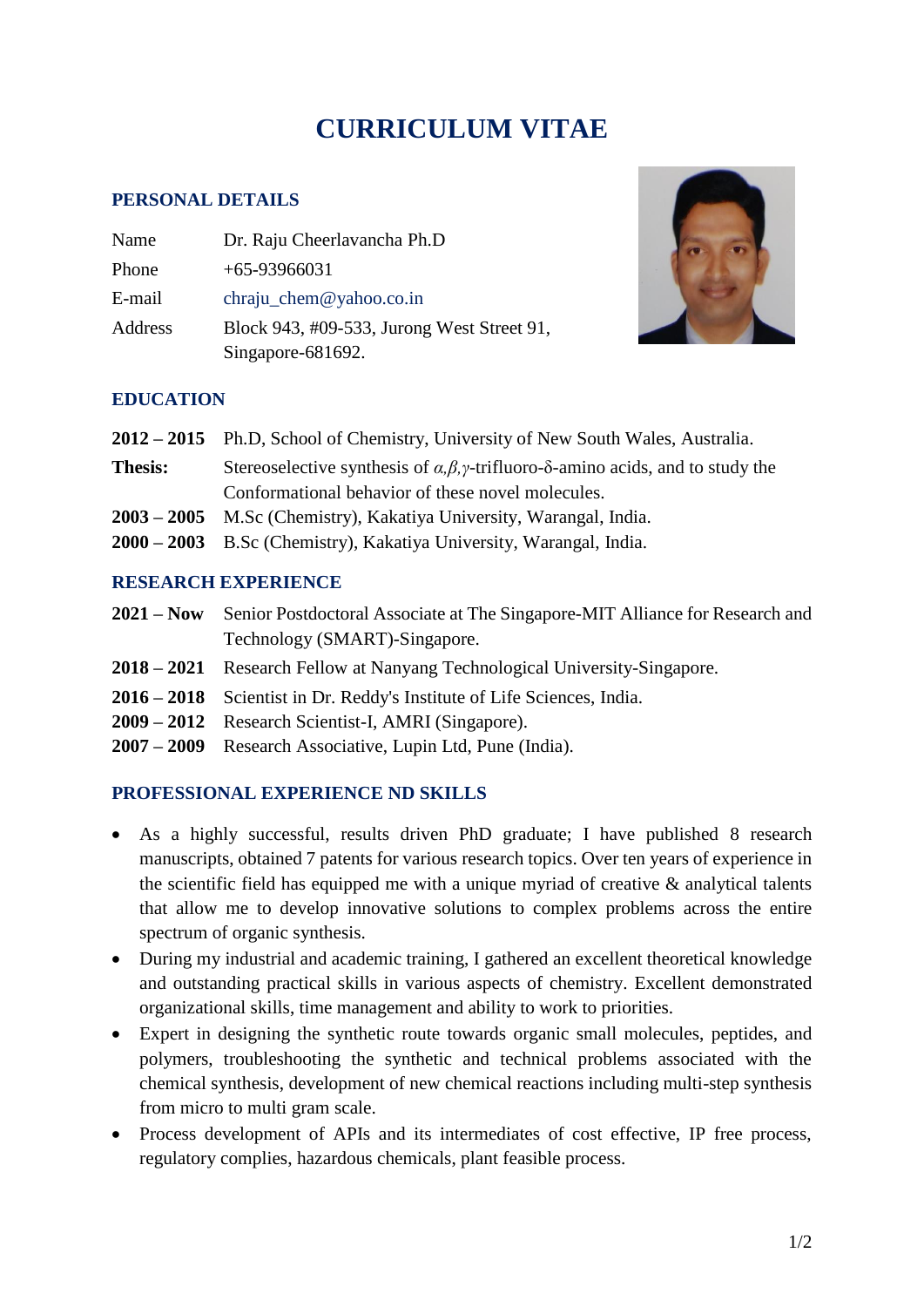- Design and conduct experiments to determine underlying reaction mechanisms, cause and effect, failure modes, guard band studies and optimization using DOE methodologies.
- Lead the technology transfer phase of new products or processes as they move from R&D into manufacturing in preparation for commercial launch.
- Proposed, evaluated and developed 'Technically Feasible' alternate, innovative routes, reaction mechanism, impurities, patent infringement / patentability.
- Expert in various analytical techniques (NMR, IR, LC/MS, GC, GPC, XPS and HPLC) and purification.
- Experienced in leading research projects and guiding junior chemists.
- HPLC instrument trouble shooting, method development was trained and certified by SHIMADZU [\(Asia Pacific\) Pte. Ltd,](https://www.google.com.au/url?sa=t&rct=j&q=&esrc=s&source=web&cd=1&cad=rja&uact=8&ved=0CB0QFjAAahUKEwjbs-2v-orIAhUEIqYKHV_xDfs&url=http%3A%2F%2Fwww.shimadzu.com.sg%2F&usg=AFQjCNHsOOOoE4YzfFYU6K2EfxrCauTlkA&bvm=bv.103073922,bs.1,d.dGY) Singapore.
- Proficient in using Sci-Finder and Reaxys.

## **SCHOLARSHIPS AND AWARDS**

- 1. The Best Poster Prize, **15th** Tetrahedron Symposium, Challenges in Bioorganic & Organic Chemistry, London, UK **2014.**
- 2. Postgraduate Research Student Travel Award (AUD \$3622.18), University of New South Wales, Sydney, Australia **2014.**
- 3. School of chemistry Postgraduate Award, University of New South Wales Sydney, Australia (AUD\$1000.00)
- 4. **1 st** Poster Prize, Royal Australian Chemical Institute (RACI) Natural Products Symposium, Sydney **2013.**
- 5. UNSW Australia Fellowship (TFS) **2012.**

## **PUBLICATIONS**

- 1. Yang, Wu; **Cheerlavancha. Raju** *et*.*al*. Mixed-charge pseudo-zwitterionic copolymer brush as broad spectrum antibiofilm coating. (*Biomaterials***.** [273,](https://www.sciencedirect.com/science/journal/01429612/273/supp/C) **2021**, 120794).
- 2. Dicky, Pranantyo; **Cheerlavancha. Raju** *et.al* Non-toxic antimicrobial cationic peptide nano constructs with bacteria-displaceable polymeric counter anions *Nano Lett*. **202**1, 21, 2, 899–906.
- 3. Zhan, Kaixi; **Cheerlavancha. Raju** *et.al* Cationic glycosylated block co-beta-peptide acts on cell wall of Gram-positive bacteria as anti-biofilm agents *ACS Appl. Bio Mater.* **2021**
- 4. Kaixi, Zhang; Yu Du; Zhangyong Si; Yang Liu; Michelle E. Turvey; **Cheerlavancha, R** *et.al* Enantiomeric glycosylated cationic block co-betapeptides eradicate Staphylococcus aureus biofilms and antibiotic-tolerant persisters*. Nat. Commun.* **2019***,*10*,* 4792.
- 5. **Cheerlavancha, R.** *et.al*. Homologated amino acids with three vicinal fluorines positioned along the backbone: development of a stereoselective synthesis. *Beilstein J. Org. Chem.* **2017** 13*,* 2316–2325. (**Full Research Paper)**
- 6. Ravi, N; **Cheerlavancha. R**.; Sattaiah.N; Narayana, M: Synthesis and characterization of organo sulphur heterocyclic derivatives and their anti-fungal activity *World Journal of Pharmacy and Pharmaceutical Sciences*. **2016**, 5, 941.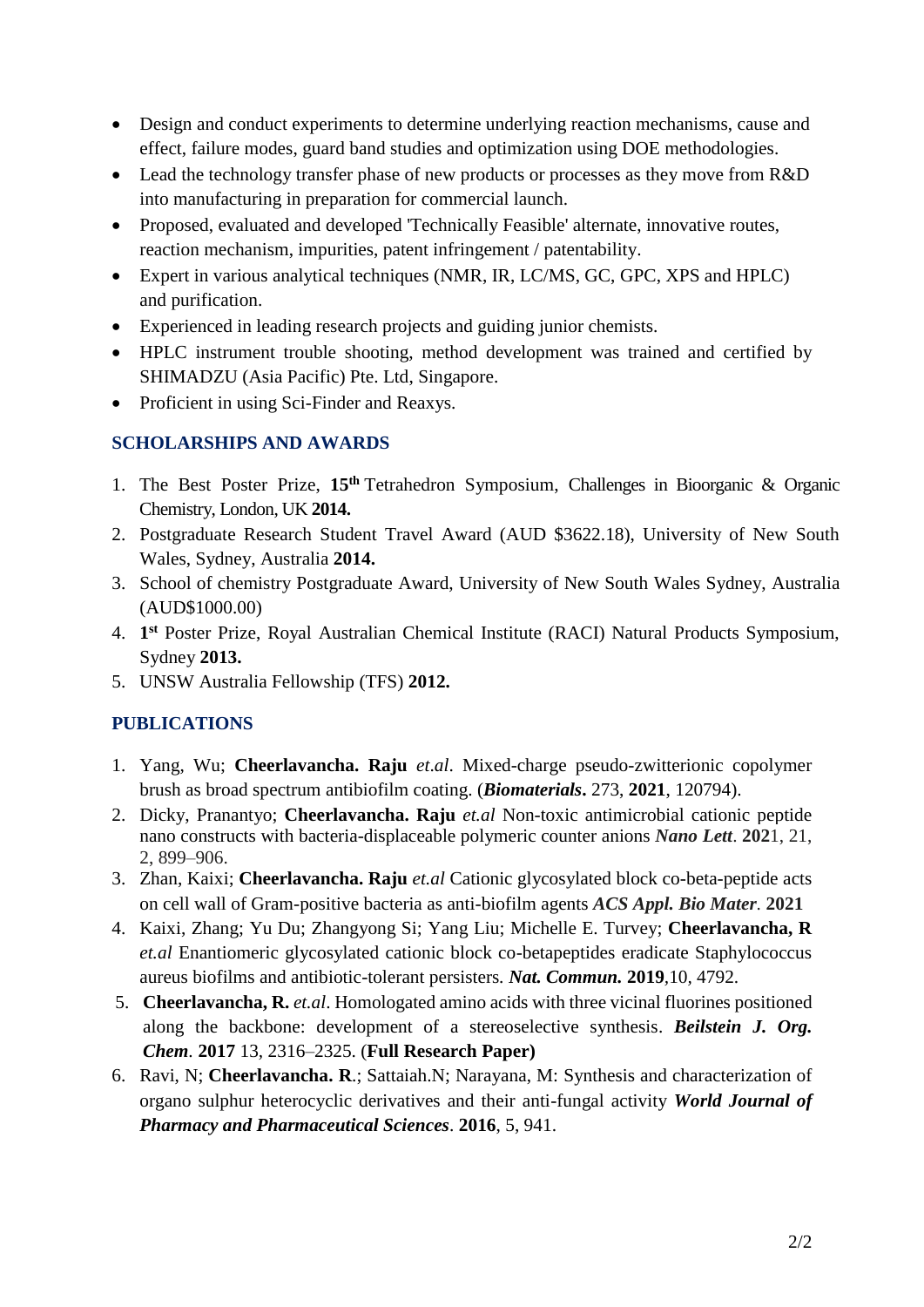- 7. Yap, Q.J.D; **Cheerlavancha, R.**; Lowe, R; Wang, S; Hunter, L.; Investigation of *cis* and *trans*-4-fluoroprolines as enantioselective catalysts in a variety of organic transformations" *Aust. J. Chem* **2015,** 68, (1), 44-49. (**Full Research Paper)**
- 8. **Cheerlavancha, R.**; Lawer, A.; Cagnes, M.; Bhadbhade, M.; Hunter, L.; Sequential deoxyfluorination approach for the synthesis of protected-trifluoro-amino acids," *Org. Lett.* **2013**, *15*, 5562.

# **PATENTS**

- **1.** Oruganti, Srinivas; Chintada, Krishnarao; Kandagatla, Bhaskar; **Cheerlavancha, Raju**. *et. al* Process for Preparation of Siponimod, Its intermediates And Salts Thereof **(Dr. Reddy's Laboratories Limited)** Patent Number: IN201741034238 A 2019-03-29.
- **2.** Oruganti, Srinivas; Chintada, Krishnarao; Kandagatla, Bhaskar; **Cheerlavancha, Raju**.*et. al* Process for Preparation of Siponimod, Its Salts and Solid-State Forms Thereof **(Dr. Reddy's Laboratories Limited)** Patent Number: WO2019064184 A1 2019-04-04.
- **3.** Srinivas, Oruganti; Saikat, Sen; Bhaskar, Kandagatla; **Cheerlavancha, Raju**.; Magesh, Sampath; Martin, Fox; Vilas, Hareshwar Dahanukar. Alternate Processes for The Preparation of Pyrrolidine Derivatives. **(Dr. Reddy's Laboratories Limited)** Patent Number: WO/2019/064184 Publication Date: 04.04.2019 International Filing Date: 26.09.2018.
- **4.** Oruganti, Srinivas; Kandagatla, Bhaskar; Sen, Saikat; **Cheerlavancha, Raju**; Sampath, Magesh; Fox, Martin; Dahanukar, Vilas Hareshwar; Inalternate. Alternate Processes for The Preparation of Pyrrolidine Derivatives as Upadacitinib Precursors. **(Dr. Reddy's Laboratories Limited)** Patent Number: WO/2019/016745; International Application No.: PCT/IB2018/055368 Publication Date: 24.01.2019 International Filing Date: 219.07.2018.
- **5.** Bhaskar, Kandagatla; Srinivas, Oruganti; **Cheerlavancha, Raju** Improved Process for The Preparation of Fevipiprant **(Dr. Reddy's Laboratories Limited**) Patent Number: 201741017103; IPC: C07D 471/04 Publication Date: 23.11.2018 International Filing Date: 16.05.2017.
- **6.** Amol Ashok Pawar.; Peddireddy Subba Redd.; Chakka Ramesh.; Bhaskar Kandagatla.; Srinivas Oruganti.; **Cheerlavancha, Raju**. Solid Forms of Fevipiprant **(Dr. Reddy's Laboratories Limited)** Publication Number: 201741017098 Publication Date: 23.11.2018 Application Date: 16.05.2017.
- **7.** SudarshanKumar, A.; Banerjee, R.; Kamboj, R.K.; Loriya, R.; Mathi, S.; Joshi, M.; Suthar, B.; **Cheerlavancha, R.;** Gote, G.; Bagul, R.; Wethal, R.; "Novel protein tyrosine phosphatise 1-B inhibitors" **(Lupin Ltd)** Patent Number: WO 2009/109998 A1; International Application No: PCT/IN2009/000136 Publication Date: 11.09.2009 Application Date: 02.03.2009.

## **POSTER PRESENTATIONS**

- 1. Synthesis of homologated amino acid derivatives containing three vicinal fluorine atoms placed stereospecifically along the backbone. **10th** International Symposium on Bio-Organic Chemistry, with sponsorship of IUPAC, IISER Pune, India **2015**
- 2. Synthesis of *α,β,γ-*trifluoro-*δ*-amino acids. UNSW Medicinal Chemistry Symposium, Sydney **2014**
- 3. Molecular Origami" One-minute Thesis competition at UNSW Australia **2014**